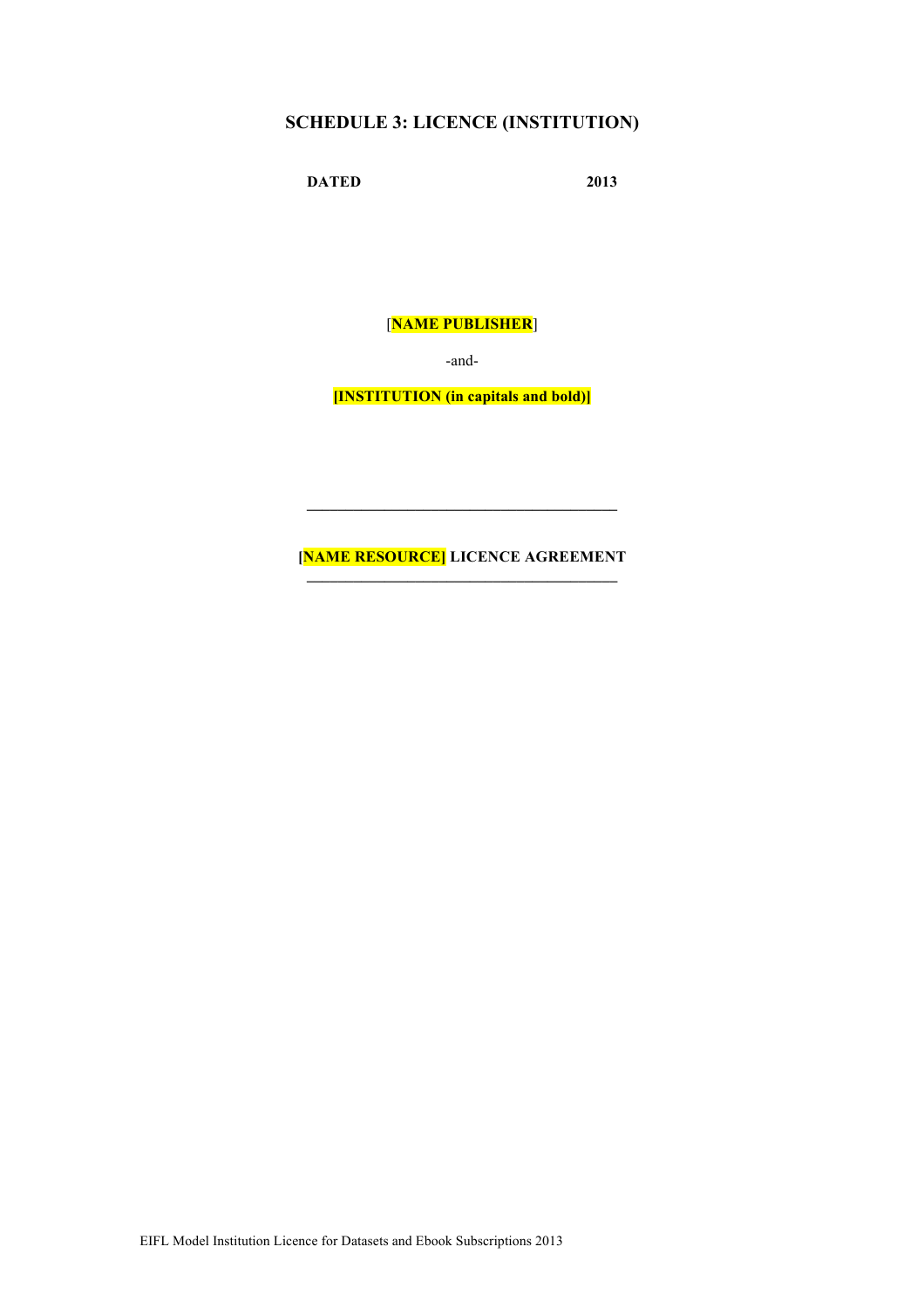#### **[NAME RESOURCE] LICENCE AGREEMENT**

**[NAME PUBLISHER]** whose principal office is at **[address]** ("Publisher"),

OFFERS to you, the Institution, permission to access the Licensed Material and use such material only on the terms and conditions as set out in this Licence.

Acceptance of this Licence will be by delivery of a completed Acceptance of Licence Form attached hereto to the Publisher or to an authorised representative who will accept delivery on behalf of the Publisher. Acceptance shall be acceptance of all terms and conditions of this Licence and no variation or counter offer will be accepted by the Publisher. In the event that no or partial compliance is made as to the manner or form described for acceptance, no licence will be granted and this offer is deemed withdrawn.

## **RECITALS**

WHEREAS **Name Resource**] and all intellectual property rights therein are owned by or licensed to [Publisher];

AND WHEREAS the terms of this Licence and the fee were negotiated and agreed under the [Name] Resource] Agreement between Stichting eIFL net and the Publisher dated [date]:

**AND WHEREAS** the parties are desirous to contract on the basis of the terms and conditions of this Licence.

#### **1. DEFINITIONS**

1.1 In this Licence, the following terms shall have the following meanings:

"Acceptance of Licence Form" means the form as attached to this Licence. "Authorised Users" means an individual who is authorised by the Institution to have access to its information services (whether on-site or off-site) via Secure Authentication and who is: a current student of the Institution (including undergraduates and postgraduates) or an alumni of the Institution;

a member of staff of the Institution (whether permanent or temporary including retired members of staff and any teacher who teaches Authorised Users registered in the country where the Institution is located);

- a contractor of the Institution; or
- a Walk-In User.

Walk-In Users are persons who are allowed by the Institution to access its information services from computer terminals or otherwise within the physical premises of the Institution. For the avoidance of doubt, Walk-In Users may be given access to the Licensed Material by any wireless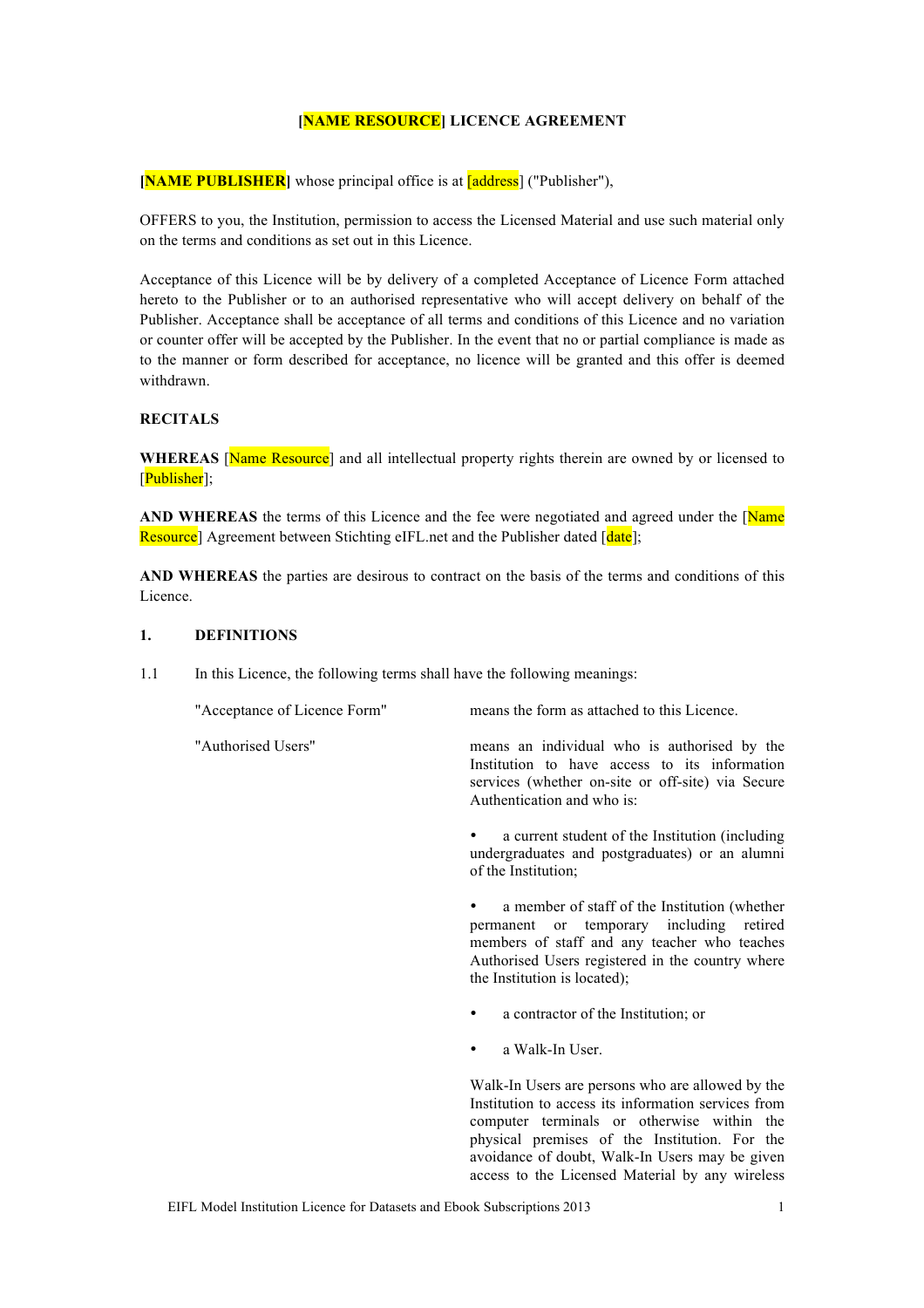|                        | Secure Network. Walk-In Users are not allowed<br>off-site access to the Licensed Material.                                                                                                                                                                                                                                                                                                                                                                                                                                                                       |
|------------------------|------------------------------------------------------------------------------------------------------------------------------------------------------------------------------------------------------------------------------------------------------------------------------------------------------------------------------------------------------------------------------------------------------------------------------------------------------------------------------------------------------------------------------------------------------------------|
| "Commercial Use"       | means use of the Licensed Material for the<br>purpose of monetary reward (whether by or for<br>the Institution or an Authorised User) by means of<br>the sale, resale, loan, transfer, hire or other form<br>of exploitation of the Licensed Material. For the<br>avoidance of doubt, neither the recovery of direct<br>cost by the Institution from Authorised Users, nor<br>use by the Institution or Authorised Users of the<br>Licensed Material in the course of research<br>funded by a commercial organisation is deemed to<br>constitute Commercial Use. |
| "Educational Purposes" | means use for the purpose of education, teaching,<br>distance learning, private study and/or research.                                                                                                                                                                                                                                                                                                                                                                                                                                                           |
| "Fee"                  | means the fee for the Licence for access and use<br>of the Licensed Material as set out in the<br>Acceptance of Licence Form. The fee will be in<br>line with the offer negotiated and agreed under<br>[Name Resource] Agreement between<br>the<br>Stichting eIFL net and the Publisher dated [date].<br>Details of the offer for the Licensed Material can<br>be found in the pricing spreadsheet in the<br>members-only section of the EIFL website.                                                                                                           |
| "Institution"          | means the organisation that signs the Acceptance<br>of Licence Form.                                                                                                                                                                                                                                                                                                                                                                                                                                                                                             |
| "Licensed Material"    | means the product(s)/material/ebooks selected in<br>the Acceptance of Licence Form<br>from the<br>Material which is further described and or listed<br>in Schedule 1 and any associated Metadata<br>supplied by the Publisher.                                                                                                                                                                                                                                                                                                                                   |
| "Material"             | means the list of material (including Metadata)<br>on offer from the Publisher as set out in Schedule<br>$\mathbf{1}$ .                                                                                                                                                                                                                                                                                                                                                                                                                                          |
| "Metadata"             | means the textual information that describes the<br>creation, content, or context of a part of the<br>Licensed Material (e.g. date of creation, subject<br>matter, location of digital file, ownership).<br>Metadata refers to the metadata supplied by the<br>Publisher to the Institution and/or the metadata<br>created by the Institution and/or Authorised<br>Users.                                                                                                                                                                                        |
| "Modifications"        | means alterations, additions to, deletion from,<br>manipulations and/or modifications of parts of<br>the Metadata supplied by the Publisher in<br>accordance with section 21 of the Copyright,<br>Designs and Patents Act 1988.                                                                                                                                                                                                                                                                                                                                  |
| "Modify"               | means to alter, add to, delete from, manipulate<br>and/or modify parts of the Metadata.                                                                                                                                                                                                                                                                                                                                                                                                                                                                          |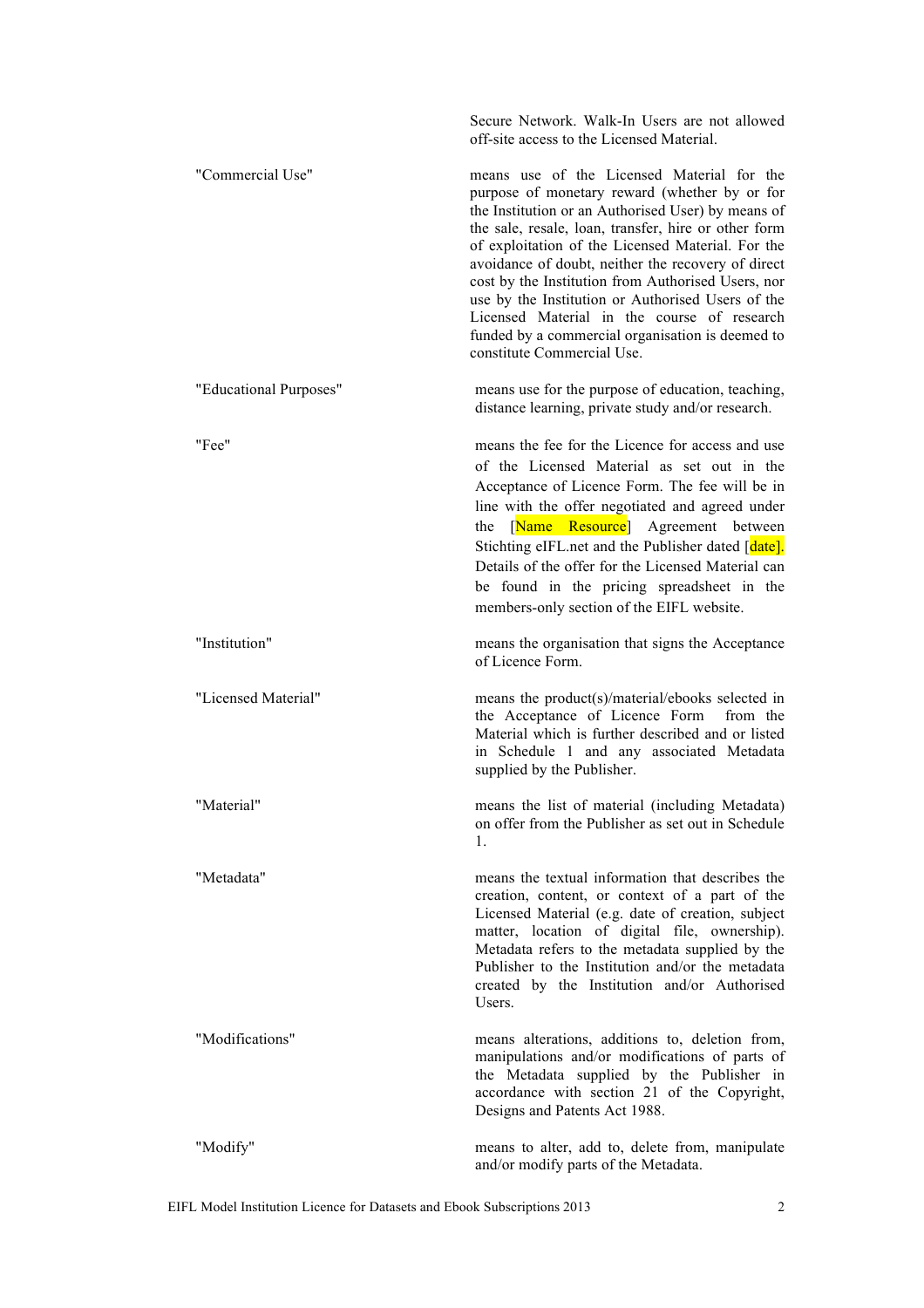| "Secure Authentication" | means access to the Licensed Material by<br>Internet Protocol ("IP") ranges, by a username<br>and password provided by the Institution or by<br>another means of authentication agreed between<br>the Publisher and the Institution. |
|-------------------------|--------------------------------------------------------------------------------------------------------------------------------------------------------------------------------------------------------------------------------------|
| "Secure Network"        | means a network which is only accessible to<br>Authorised Users by Secure Authentication.                                                                                                                                            |

## **2. LICENCE GRANT**

2.1 In consideration for the Fee, the Publisher hereby grants to the Institution upon payment of the Fee a non-exclusive non-transferable licence to access and use the Licensed Material and to allow Authorised Users to access and use the Licensed Material on the terms and conditions as set out in this Licence via Secure Authentication and for Educational Purposes only.

#### **3. PERMITTED USES**

- 3.1 This Licence permits the Institution for Educational Purposes only to:
	- 3.1.1 provide Authorised Users with integrated access and an integrated article author, article title and keyword index to the Licensed Material and all other similar material licensed from other publishers;
	- 3.1.2 supply to an authorised user of a non-commercial library located in the same country as the Institution (whether by post, fax or secure electronic transmission provided the electronic file is deleted immediately after printing) a single paper copy of an electronic original of an individual document;
	- 3.1.3 provide single printed or electronic copies of single articles at the request of individual Authorised Users;
	- 3.1.4 display, download and print parts of the Licensed Material for the purpose of promoting or testing the Licensed Material or for training Authorised Users;
	- 3.1.5 make and distribute copies of training material as may be required for the purpose of using the Licensed Material in accordance with this Licence;
	- 3.1.6 mount and use Metadata in bespoke and commercially available library systems to manage library operations;
	- 3.1.7 allow Authorised Users for Educational Purposes only to:
		- 3.1.7.1 access the Licensed Material by Secure Authentication in order to search, retrieve, display and view the Licensed Material;
		- 3.1.7.2 Modify the Metadata and to create new Metadata of the Licensed Material;
		- 3.1.7.3 electronically save parts of the Licensed Material and Modifications;
		- 3.1.7.4 print out single copies of parts of the Licensed Material and Modifications;
		- 3.1.7.5 incorporate parts of the Licensed Material and Modifications in printed and electronic course packs to be used in the course of instruction and/or in virtual learning environments hosted on a Secure Network. Authorised Users must specify the title and copyright owner of the Licensed Material used in the course packs. Course packs in other formats, such as Braille, may also be offered to Authorised Users;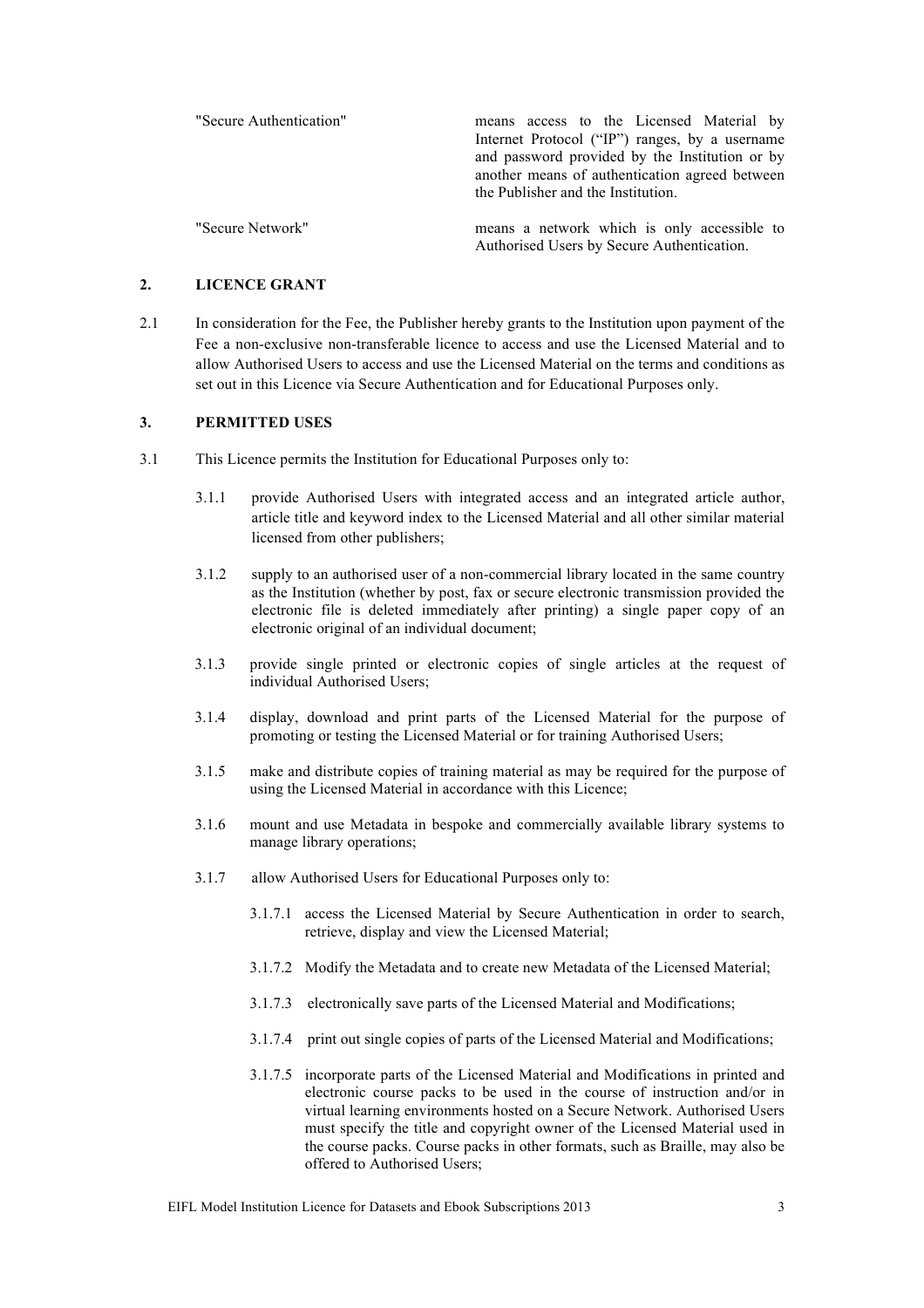- 3.1.7.6 incorporate parts of the Licensed Material and Modifications in printed or electronic form in assignments and portfolios, theses and in dissertations ("the Academic Works"), and to make reproductions of the Academic Works for personal use and library deposit. Reproductions of the Academic Works can be provided to sponsors of those Academic Works. Authorised Users must specify the title and copyright owner of the Licensed Material used in the Academic Works;
- 3.1.7.7 publicly display or publicly perform parts of the Licensed Material as part of a presentation at a seminar, conference, or workshop, or other similar event;
- 3.1.7.8 save and/or deposit in perpetuity parts of the Licensed Material and Modifications in electronic repositories operated by the Institution and/or by an Authorised User on a Secure Network. Access to and use of such repositories shall be limited to Authorised Users; and
- 3.1.7.9 use the Licensed Material and Modifications to perform and engage in text mining/ data mining activities for academic research and other Educational Purposes and allow Authorised Users to mount, load and integrate the results on a Secure Network and use the results in accordance with this Licence.
- 3.2 Throughout the term of this Licence, the Institution and its authors shall be permitted free of charge to store articles appearing in the Licensed Material (in the form published by the publisher (e.g. PDF)) with a maximal time embargo of one year in an (institutional or discipline-specific) repository of their choice and to make them available in Open Access.

#### **4. RESTRICTIONS**

- 4.1 Except where this Licence states otherwise, the Institution and Authorised Users may not:
	- 4.1.1 use all or any part of the Licensed Material, Metadata and/or Modifications for any Commercial Use or for any purpose other than Educational Purposes unless the Publisher has given the Institution or an Authorised User permission in writing to do so;
	- 4.1.2 remove, obscure or alter copyright notices, acknowledggments or other means of identification or disclaimers other than Metadata;
	- 4.1.3 alter,or adapt the Licensed Material (save for Metadata), except to the extent necessary to make it perceptible on a computer screen, or as otherwise permitted in this Licence. For the avoidance of doubt, no alteration of the words or their order is allowed;
	- 4.1.4 display or distribute any part of the Licensed Material (save for Metadata and Modifications) on any electronic network, including the internet other than by a Secure Network;
	- 4.1.5 make printed or electronic copies of multiple extracts of the Licensed Material for any purpose, beyond those authorised by this Licence; and
	- 4.1.6 systematically distribute the whole or any part of the Licensed Material to anyone other than Authorised Users.
- 4.2 This Clause shall survive termination of this Licence for any reason.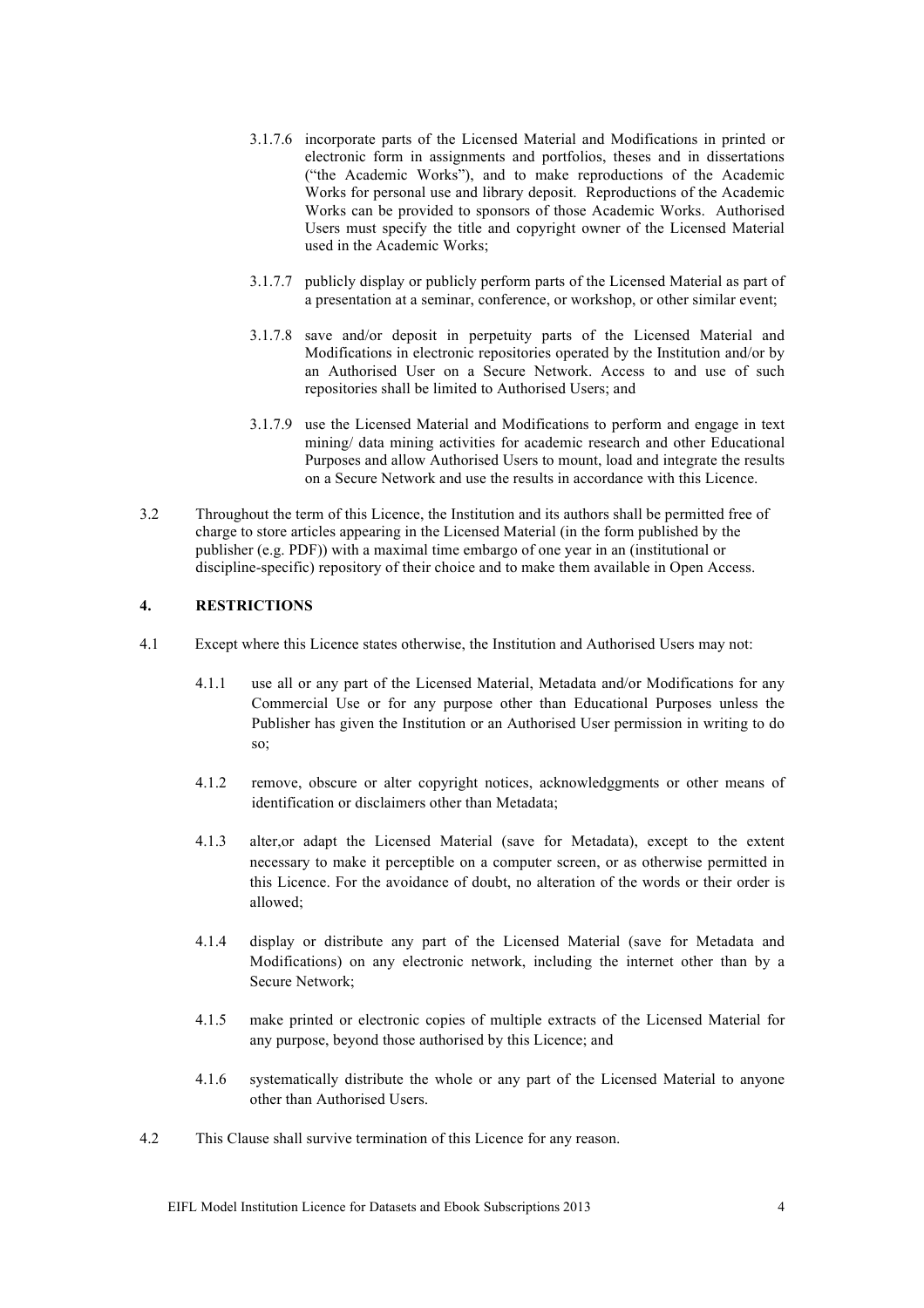#### **5. RESPONSIBILITIES OF THE PUBLISHER**

- 5.1 The Publisher shall:
	- 5.1.1 provide access and allow use of the Licensed Material in accordance with the provisions as laid down in this Licence;
	- 5.1.2 make the Licensed Material available to the Institution and its Authorised Users either from the Publisher's server or the server of a third party;
	- 5.1.3 provide for customer support services to the Institution and to Authorised Users via e-mail or phone, including answering e-mail inquiries relating to the use, functionality and content of the Licensed Material;
	- 5.1.4 provide electronic product documentation free of charge. The Publisher allows copies of all documentation to be made provided it is either duplicated in full, or a proper ownership acknowledgement is included;
	- 5.1.5 provide the Institution with fully COUNTER-compliant usage statistics on at least a quarterly basis;
	- 5.1.6 use all reasonable efforts to meet the Open URL Standard (www.niso.org) to ensure that Authorised Users can discover the Licensed Material;
	- 5.1.7 use all reasonable efforts to meet the W3C standards (www.W3.org) to ensure that the Licensed Material is accessible to all Authorised Users;
	- 5.1.8 inform the Institution from time to time of the dark archives that the Publisher uses for archiving the Licensed Material in the event of a force majeure or if the Publisher ceases to exist; and
	- 5.1.9 permit the Institution to make cancellations and substitutions of the Licensed Material annually [only applicable for multi-years agreements].
- 5.2 The Publisher reserves the right at any time to withdraw from the Licensed Material any item or part of an item:
	- i) for which the Publisher no longer retains the right to publish; or
	- ii) for which the Publisher has reasonable grounds to believe infringes copyright or is defamatory, obscene, unlawful or otherwise objectionable.

In the event of a withdrawal, the Publisher shall give written notice thereof to the Institution. If the withdrawn material represents more than ten per cent (10%) of the Licensed Material, the Publisher shall make a pro rata refund of the Fee to the Institution. The refund will take into account the amount of material withdrawn and the length of the subscription period remaining.

#### **6. RESPONSIBILITIES OF THE INSTITUTION**

- 6.1 The Institution shall:
	- 6.1.1 use all reasonable efforts to ensure that Authorised Users are made aware of the terms of this Licence;
	- 6.1.2 use all reasonable efforts to ensure that the Authorised Users comply with the terms of this Agreement. The Institution will immediately on becoming aware of any

EIFL Model Institution Licence for Datasets and Ebook Subscriptions 2013 5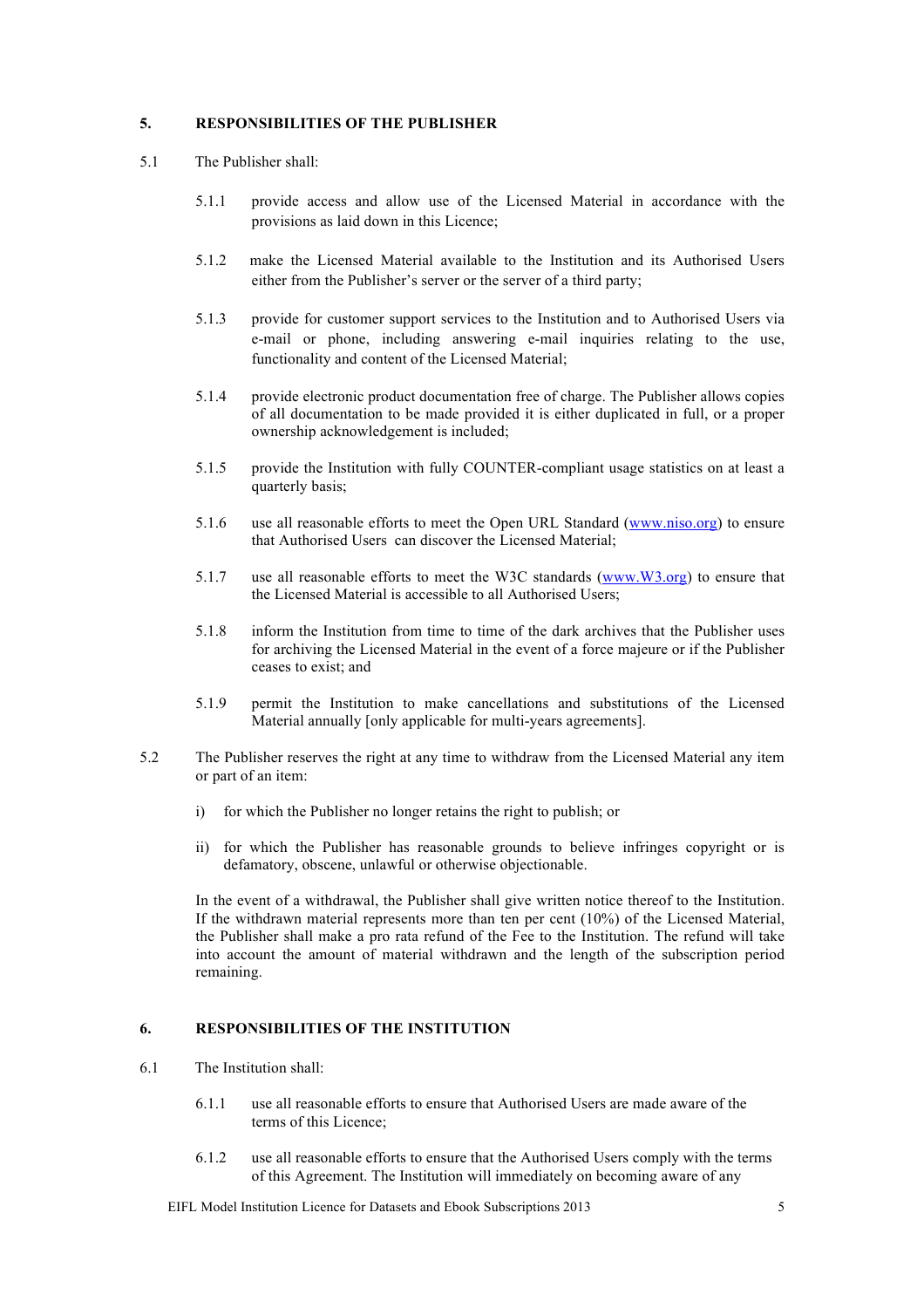unauthorised use or other breach notify the Publisher and take all reasonable steps to ensure that such activity ceases and to prevent any recurrence;

- 6.1.3 provide the Publisher with lists of valid IP addresses and update those lists on a regular basis the frequency of which will be agreed by the parties from time to time; and
- 6.1.4 undertake to the Publisher that the Institution's computer system through which Licensed Material will be used is configured, and procedures are in place, to prohibit access to the Licensed Material by any person other than an Authorised User, and that during the term of this Licence, the Institution will continue to make best efforts to bar non-permitted access and to convey appropriate use information to its Authorised Users.

## **7. FEE**

7.1 The Institution will pay the Publisher the Fee as set out in the Acceptance of Licence Form and the Publisher will invoice the Institution for the Fee payable and due at the address as set out in the Acceptance of Licence Form.

## **8. TERM AND TERMINATION**

- 8.1 The term of this Licence will commence upon the date of signature and will remain in full force and effect until the date as set out in the Acceptance of Licence Form, unless terminated earlier as provided for in this Clause 8.
- 8.2 The Institution may terminate this Agreement at any time after *finsert date after first* 12 months] if sufficient funds are not provided or allotted in the library budget by the appropriate body of the Institution for the Licensed Material (or reasonably available or expected to become available from other sources at the time Institution's payment obligation attaches). The Vice Chancellor of the Institution shall provide a written statement to the Publisher in which the Vice Chancellor confirms the significantly decreased budget allocation to the library. In the event that the Institution wishes to terminate the Agreement from  $\frac{1}{\sqrt{1-\frac{1}{\sqrt{1-\frac{1}{\sqrt{1-\frac{1}{\sqrt{1-\frac{1}{\sqrt{1-\frac{1}{\sqrt{1-\frac{1}{\sqrt{1-\frac{1}{\sqrt{1-\frac{1}{\sqrt{1-\frac{1}{\sqrt{1-\frac{1}{\sqrt{1-\frac{1}{\sqrt{1-\frac{1}{\sqrt{1-\frac{1}{\sqrt{1-\frac{1}{\sqrt{1-\frac{$ after first 12 months], the Institution should notify the Publisher thereof three months before such termination should take effect. In subsequent years, the Institution will notify the Publisher three months prior to the anniversary date of this Agreement. Such termination will become effective on  $1<sup>st</sup>$  January of the relevant year.
- 8.3 Any party may terminate this Licence at any time on the material or persistent breach by the other of any obligation on its part under this Licence by serving a written notice on the other identifying the nature of the breach. The termination will become effective thirty days after receipt of the written notice unless during the relevant period of thirty (30) days the defaulting party remedies the breach forthwith by written notice to the other party.
- 8.4 Upon termination of this Licence by the Publisher due to a material or persistent breach by the Institution, the Publisher shall cease to authorise all on-line access to the Licensed Materials. All rights under this Licence will be automatically terminated, except for such rights of action as will have accrued prior to such termination and any obligation which expressly or impliedly continue in force after such termination.
- 8.5 Upon termination of this Licence by the Institution due to a material or persistent breach by the Publisher, the Publisher will reimburse the Institution a pro rata proportion of the then remaining Fee for the unexpired period of this Licence.
- 8.6 Upon termination of this Licence, Metadata, Modifications and copies of parts of the Licensed Material made by the Institution or Authorised Users may be retained. Such copies may be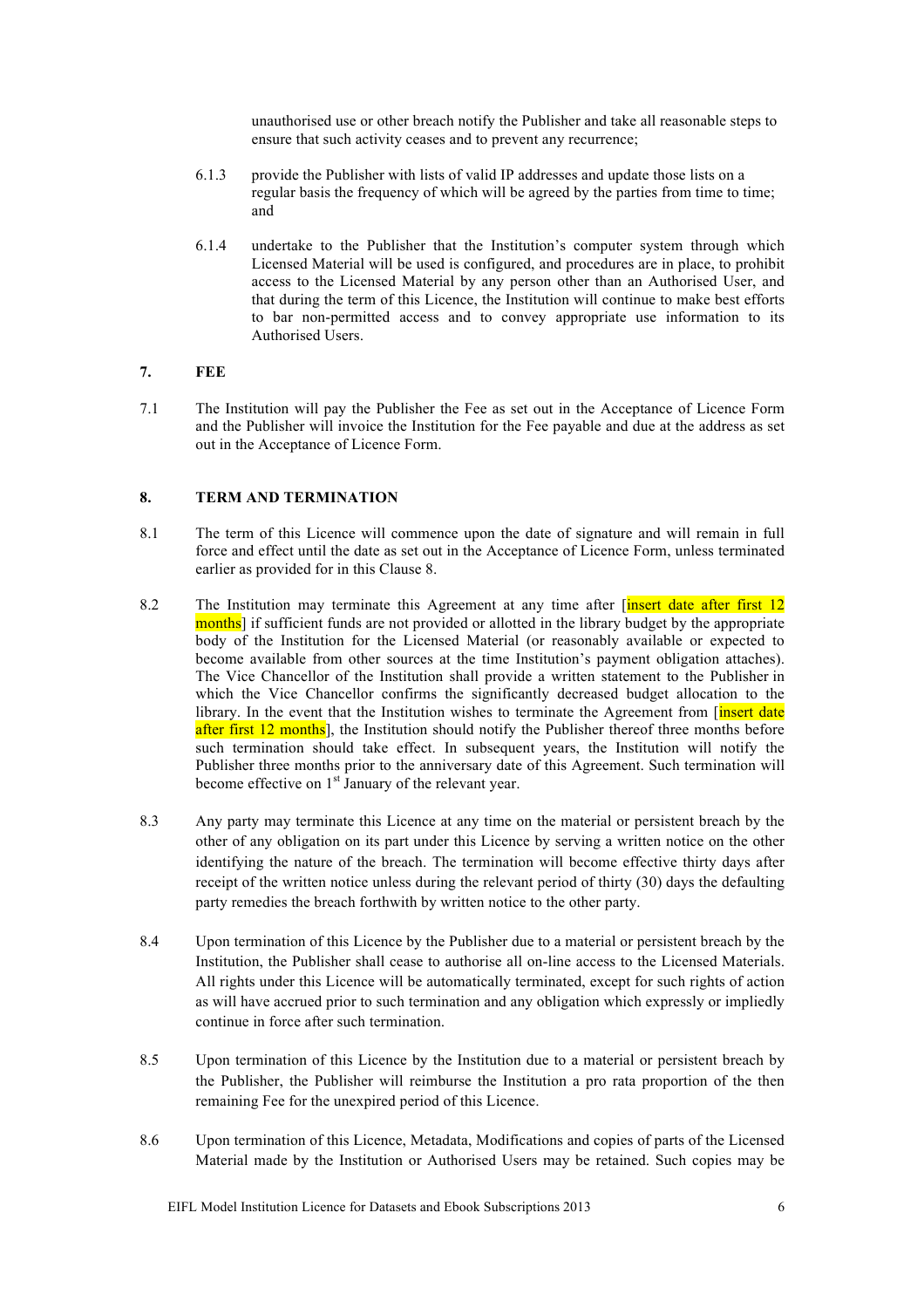used after termination of this Licence subject to the terms of Clauses 3 and 4 of this Licence, which terms shall survive any termination of this Licence.

## **9. ACKNOWLEDGEMENT AND PROTECTION OF INTELLECTUAL PROPERTY RIGHTS**

- 9.1 Except as provided for in Clauses 9.2 and 9.3, the Institution acknowledges that all copyrights, patent rights, trade marks, database rights, trade secrets and other intellectual property rights relating to the Licensed Material are the sole and exclusive property of Publisher or are duly licensed to the Publisher and that this Licence does not assign or transfer to the Institution any right, title or interest therein except for the right to use the Licensed Material in accordance with the terms and conditions of this Licence.
- 9.2 For the avoidance of doubt, the Publisher hereby acknowledges that any database rights created by Authorised Users as a result of textmining/datamining of the Licensed Material as referred to in Clause 3.1.7.9 shall be the property of such Authorised Users or the Institution.
- 9.3 For the avoidance of doubt, any intellectual property rights in the Metadata and Modifications generated by the Institution or Authorised Users shall be the property of the Institution and/or such Authorised Users.

#### **10. REPRESENTATIONS, WARRANTIES AND INDEMNIFICATION**

- 10.1 The Publisher warrants to the Institution that it is entitled to grant the licence in this Licence and that the use of the Licensed Material as contemplated in this Licence will not infringe any copyright or other proprietary or intellectual property rights of any natural or legal person. The Publisher agrees that the Institution shall have no liability and the Publisher will indemnify, defend and hold the Institution harmless against any and all direct damages, liabilities, claims, causes of action, legal fees and costs incurred by the Institution in defending against any third party claim of intellectual property rights infringements or threats of claims thereof with respect of the Institution's and Authorised Users use of the Licensed Material, provided that: (1) the use of the Licensed Material has been in full compliance with the terms and conditions of this Licence; (2) the Institution provides the Publisher with prompt notice of any such claim or threat of claim; (3) the Institution co-operates fully with the Publisher in the defence or settlement of such claim; and (4) the Publisher has sole and complete control over the defence or settlement of such claim.
- 10.2 The Publisher reserves the right to change the content, presentation, user facilities or availability of parts of the Licensed Material and to make changes in any software used to make the Licensed Material available at their sole discretion. The Publisher will notify the Institution of any substantial change to the Licensed Material.
- 10.3 While the Publisher has no reason to believe that there are any inaccuracies or defects in the information contained in the Licensed Material, the Publisher makes no representation and gives no warranty express or implied with regard to the information contained in or any part of the Licensed Material including (without limitation) the fitness of such information or part for any purposes whatsoever and the Publisher accepts no liability for loss suffered or incurred by the Institution or Authorised Users as a result of their reliance on the Licensed Material.
- 10.4 In no circumstances will the Publisher be liable to the Institution for any loss resulting from a cause over which the Publisher does not have direct control, including but not limited to failure of electronic or mechanical equipment or communication lines, telephone or other interconnect problems, unauthorised access, theft, or operator errors.
- 10.5 The Institution agrees to notify the Publisher immediately and provide full particulars in the event that it becomes aware of any actual or threatened claims by any third party in connection with any works contained in the Licensed Material. It is expressly agreed that upon

EIFL Model Institution Licence for Datasets and Ebook Subscriptions 2013 7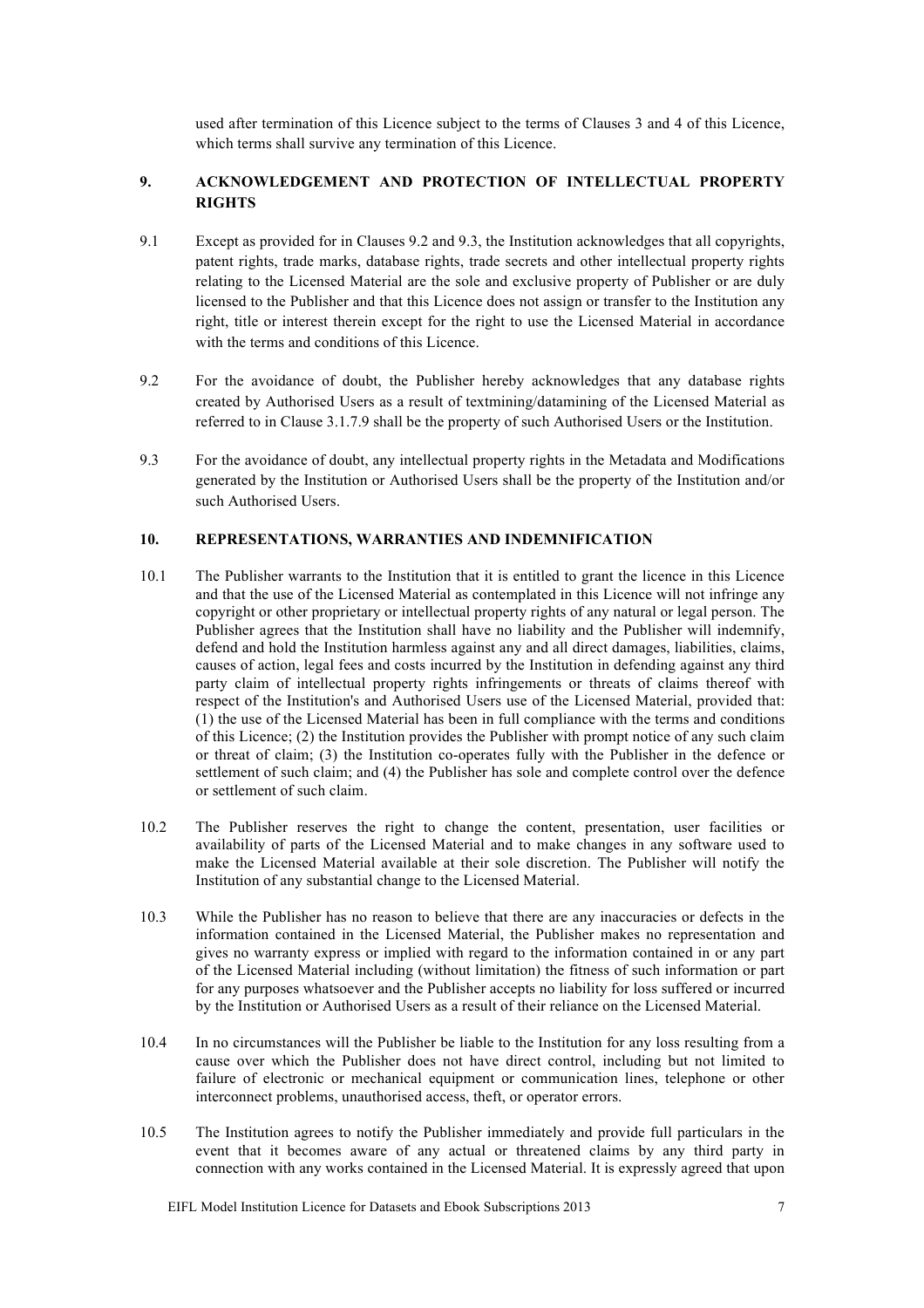such notification, or if the Publisher becomes aware of such a claim from other sources, the Publisher may remove such work(s) from the Licensed Material. Failure to report knowledge of any actual or threatened claim by any third party shall be deemed a material breach of this Licence.

- 10.6 Nothing in this Licence shall make the Institution liable for breach of the terms of this Licence by any Authorised User provided that the Institution did not cause, knowingly assist or condone the continuation of such breach after becoming aware of an actual breach having occurred.
- 10.7 The Institution represents to the Publisher that its computer system through which the Licensed Material will be used is configured, and procedures are in place, to prohibit access to the Licensed Material by any person other than an Authorised User; that it shall inform Authorised Users about the conditions of use of the Licensed Material; and that during the term of this Licence, the Institution will continue to make all reasonable efforts to bar nonpermitted access and to convey appropriate use information to its Authorised Users.

#### **11. FORCE MAJEURE**

- 11.1 Either party's failure to perform any term or condition of this Licence as a result of circumstances beyond the control of the relevant party (including without limitation, war, strikes, flood, governmental restrictions, and power, telecommunications or Internet failures or damages to or destruction of any network facilities) ["Force Majeure"] shall not be deemed to be, or to give rise to, a breach of this Licence.
- 11.2 If either party to this Licence is prevented or delayed in the performance of any of its obligations under this Licence by Force Majeure and if such party gives written notice thereof to the other party specifying the matters constituting Force Majeure together with such evidence as it reasonably can give and specifying the period for which it is estimated that such prevention or delay will continue, then the party in question shall be excused the performance or the punctual performance as the case may be as from the date of such notice for so long as such cause of prevention or delay shall continue.

## **12. ASSIGNMENT**

12.1 Except as permitted for under this Licence, neither this Licence nor any of the rights under it may be assigned by either party without obtaining the prior written consent of the other party, such consent shall not unreasonably be withheld or delayed. In any permitted assignment, the assignor shall procure and ensure that the assignee shall assume all rights and obligations of the assignor under this Licence and agrees to be bound to all the terms of this Licence.

## **13. GOVERNING LAW AND DISPUTE RESOLUTION**

- 13.1 This Licence shall be governed by and construed in accordance with English law and the parties irrevocably agree that any dispute arising out of or in connection with this Licence will be subject to and within the jurisdiction of the English courts.
- 13.2 The parties agree to use best efforts to resolve disputes in an informal manner, by decision of the Managing Director of the Publisher and the current Vice Chancellor of the Institution. Where the parties agree that a dispute arising out or in connection with this Licence would best be resolved by the decision of an expert, they will agree upon the nature of the expert required and together appoint a suitable expert by agreement.
- 13.3 Any person to whom a reference is made under Clause 13.2 shall act as expert and not as an arbitrator and his decision (which shall be given by him in writing and shall state the reasons for his decision) shall be final and binding on the parties except in the case of manifest error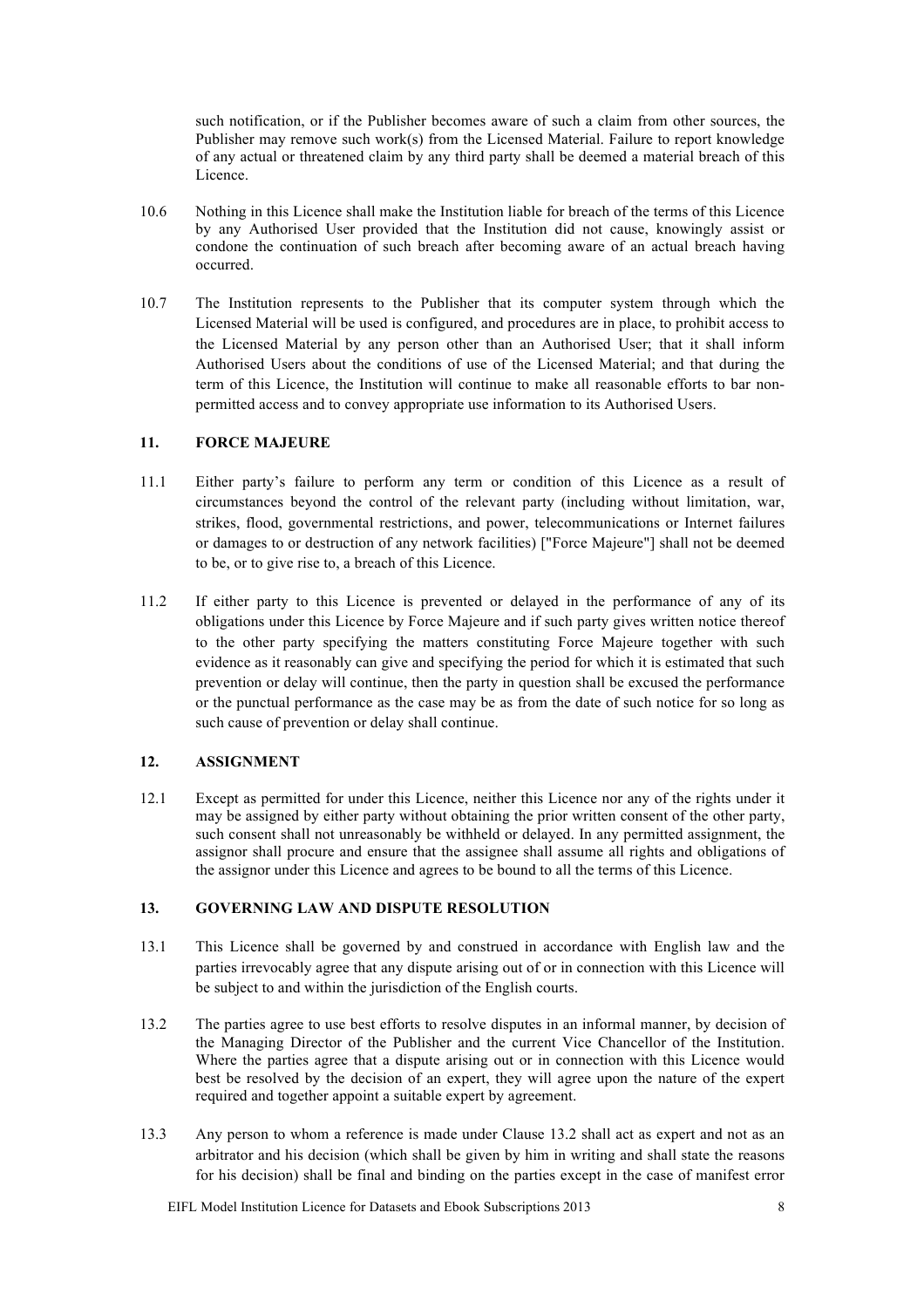or fraud.

- 13.4 Each party shall provide the expert with such information and documentation as he may reasonably require for the purposes of his decision.
- 13.5 The costs of the expert shall be borne by the parties in such proportions as the expert may determine to be fair and reasonable in all circumstances or, if no determination is made by the expert, by the parties in equal proportions.

## **14. NOTICES**

14.1 All notices required to be given under this Licence shall be given in writing in English and sent by electronic mail, fax or first class registered or recorded delivery to the relevant addressee at its address set out below, or to such other address as may be notified by either party to the other from time to time under this Licence, and notices shall be deemed to have been received (a) 24 hours after successful transmission in the case of electronic mail or fax; (b) fourteen (14) days after the date of posting in the case of first class registered or recorded delivery:

| if to the Publisher: | [insert details] |
|----------------------|------------------|
|                      |                  |

if to the Institution: to the contact person and address as set out in the Acceptance of Licence Form.

#### **15. GENERAL**

- 15.1 This Licence, its Schedules and Annexes constitute the entire agreement between the parties relating to the Licensed Material and supersede all prior communications, understandings and agreements (whether written or oral) relating to its subject matter and may not be amended or modified except by agreement of both parties in writing.
- 15.2 The Schedules and Annexes shall have the same force and effect as if expressly set in the body of this Licence and any reference to this Licence shall include the Schedules.
- 15.3 No provision in this Licence is intended to be enforceable by a person who is not a party to this Licence.
- 15.4 The invalidity or unenforceability of any provision of this Licence shall not affect the continuation in force of the remainder of this Licence.
- 15.5 The rights of the parties arising under this Licence shall not be waived except in writing. Any waiver of any of a party's rights under this Licence or of any breach of this Licence by the other party shall not be construed as a waiver of any other rights or of any other or further breach. Failure by either party to exercise or enforce any rights conferred upon it by this Licence shall not be deemed to be a waiver of any such rights or operate so as to bar the exercise or enforcement thereof at any subsequent time or times.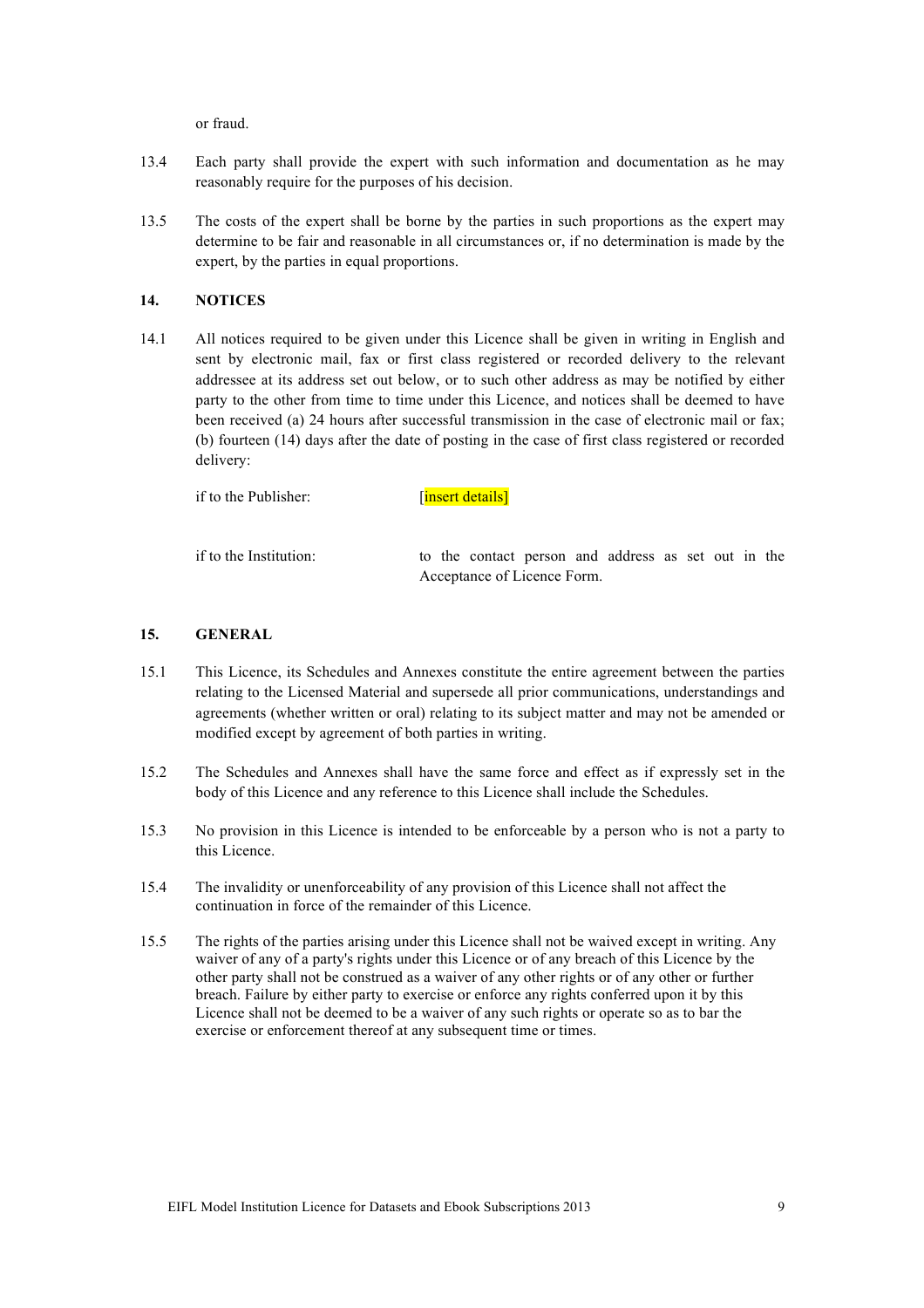## **SCHEDULE 1 – MATERIAL**

**[INSERT DETAILS OF THE PRODUCT]**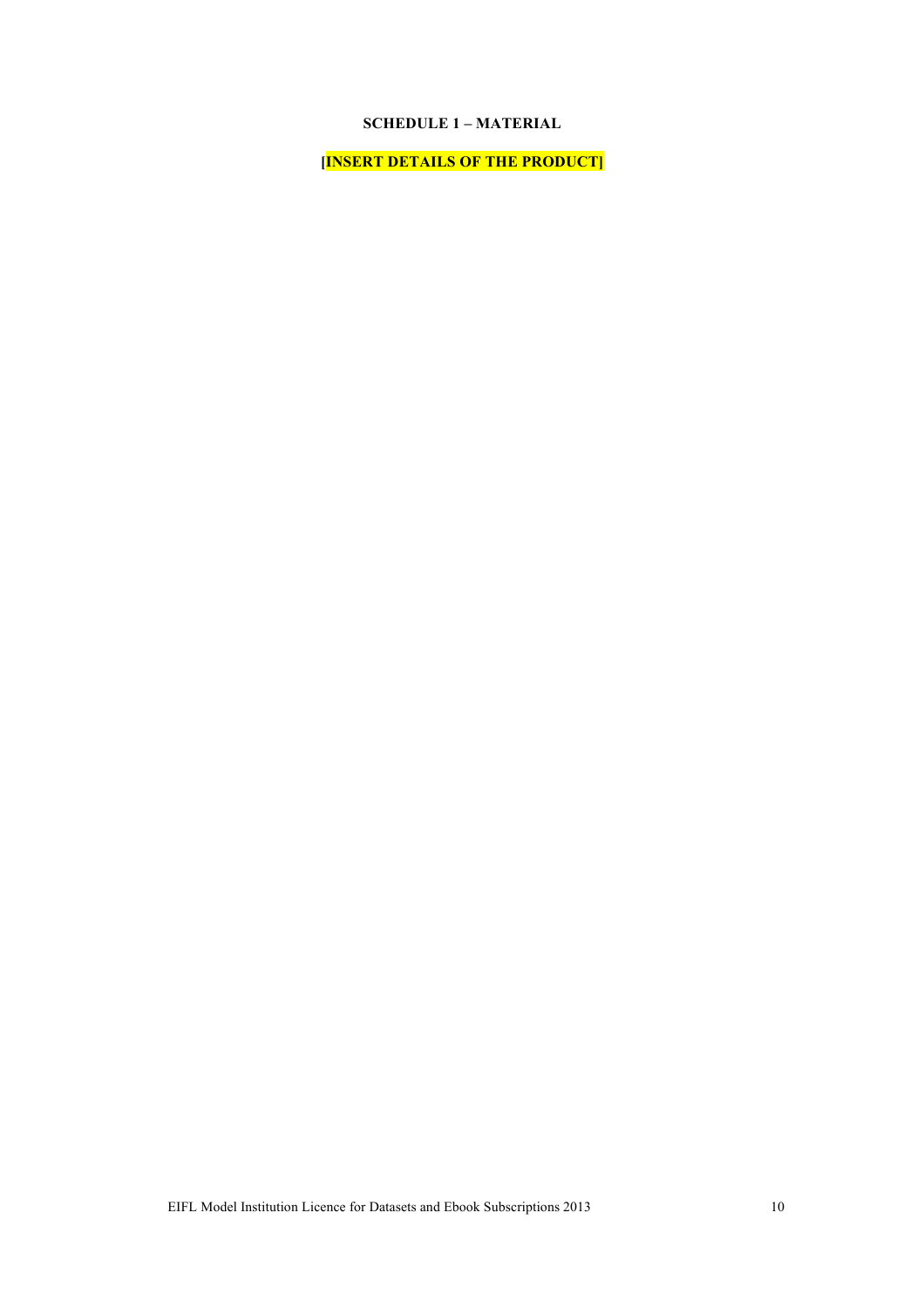

# **[NAME!RESOURCE]: ACCEPTANCE OF LICENCE FORM**

Licensed Material (please make your selection by ticking the relevant box below)

| <b>Product</b> |  |
|----------------|--|
|                |  |

The Institution hereby accepts and agrees to the terms and conditions of the [Name] Resource] Licence Agreement as displayed in the Members' Only section of the EIFL.net website (contract number: [Name Resource] 2013-01) and its Schedules and Annexes.

The Institution agrees to subscribe to the Licensed Material from [insert date] to [insert date] ["Term"] and to pay to the Publisher the Fee of [insert amount and currency] for access and use of the Licensed Material for the duration of the Term.

The Fee shall be due and payable 90 days after the date of an invoice for the Fee from the Publisher. The Fee excludes VAT and local taxes. The Institution will pay such taxes where applicable.

| Name of Institution    |  |
|------------------------|--|
| (name of institution): |  |
| Full postal address of |  |
| Institution:           |  |
| Telephone:             |  |
|                        |  |
| Contact person:        |  |
| Fax:                   |  |
|                        |  |
| E-mail:                |  |
|                        |  |
| IP addresses:          |  |
|                        |  |